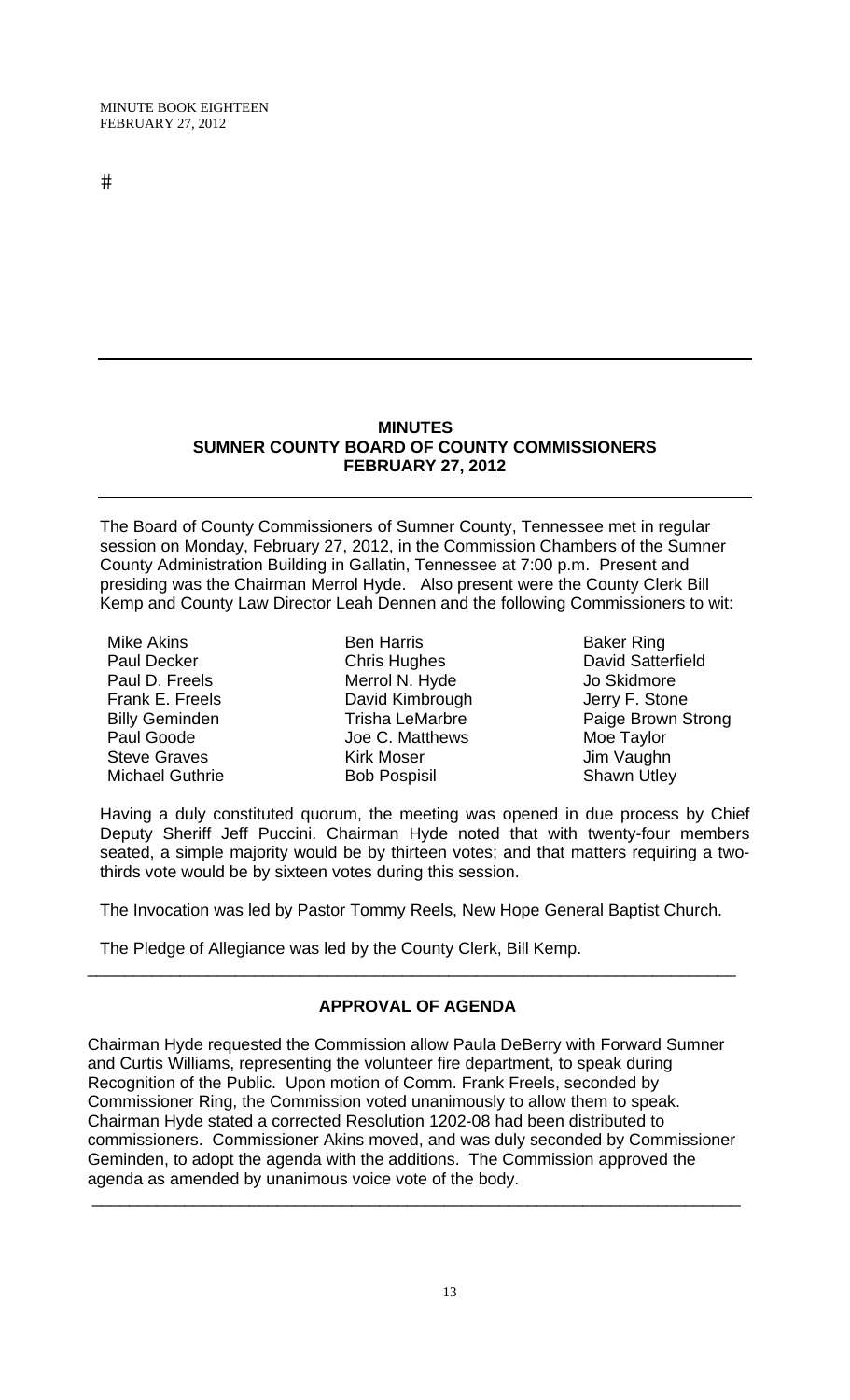# **APPROVAL OF MINUTES**

The minutes for the meeting of this body held on January 23, 2012, and recorded in the office of the Clerk, Bill Kemp, were approved by voice vote after Commissioner Taylor made the motion, seconded by Commissioner Graves.

# **RECOGNITION OF THE PUBLIC**

 Chairman Hyde opened the floor to allow the public to speak concerning any matter on the agenda.

 Paula DeBerry of 102 Bluewater Drive in Gallatin and incoming president of the Forward Sumner Board of Directors spoke to the Commission, stating that the organization is focusing on infrastructure and marketing solutions to economic growth.

 Curtis Williams, a representative of Sumner County Volunteer Departments, invited commissioners to an open house at Highland Station #1 in Portland.

With no one else wishing to speak, recognition of the public was closed.

# **REPORT OF THE CHAIR**

\_\_\_\_\_\_\_\_\_\_\_\_\_\_\_\_\_\_\_\_\_\_\_\_\_\_\_\_\_\_\_\_\_\_\_\_\_\_\_\_\_\_\_\_\_\_\_\_\_\_\_\_\_\_\_\_\_\_\_\_\_\_\_\_\_\_\_\_\_

Commissioner Vaughn read the following certificate of recognition into the record:

# **A RESOLUTION HONORING MISS FALLON SHEPHARD**

 **WHEREAS,** Miss Fallon Shephard, a student at Middle Tennessee State University, was recently crowned Miss Middle Tennessee State University 2012; and

**WHEREAS,** Miss Shephard, who will vie for the title of Miss Tennessee June 20 through 23, 2012 will compete in varied areas such as a personal interview, talent, lifestyle and fitness, evening gown, and onstage interview; and

**WHEREAS,** throughout her reign, Miss Shephard will promote her platform of prostate cancer awareness and raising money for the Children's Miracle Network Hospital; and

**WHEREAS,** Miss Shephard, not only competes in pageants, but is a premed major with a concentration on physiology at Middle Tennessee State University.

**NOW, THEREFORE BE IT RESOLVED** by the Sumner County Board of County Commissioners meeting in regular session on this the  $27<sup>th</sup>$  day of February, 2012, that this body hereby congratulates and commends Miss Fallon Shephard for her many outstanding accomplishments, for her victory as Miss Middle Tennessee University 2012 and wishes her good luck with all her future endeavors; and

**BE IT FURTHER RESOLVED** that this resolution is to be spread on the minutes of this body and the Clerk is to provide a copy of this resolution to Miss Fallon Shephard.

\_\_\_\_\_\_\_\_\_\_\_\_\_\_\_\_\_\_\_\_\_\_\_\_\_\_\_\_\_\_\_\_\_\_\_\_\_\_\_\_\_\_\_\_\_\_\_\_\_\_\_\_\_\_\_\_\_\_\_\_\_\_\_\_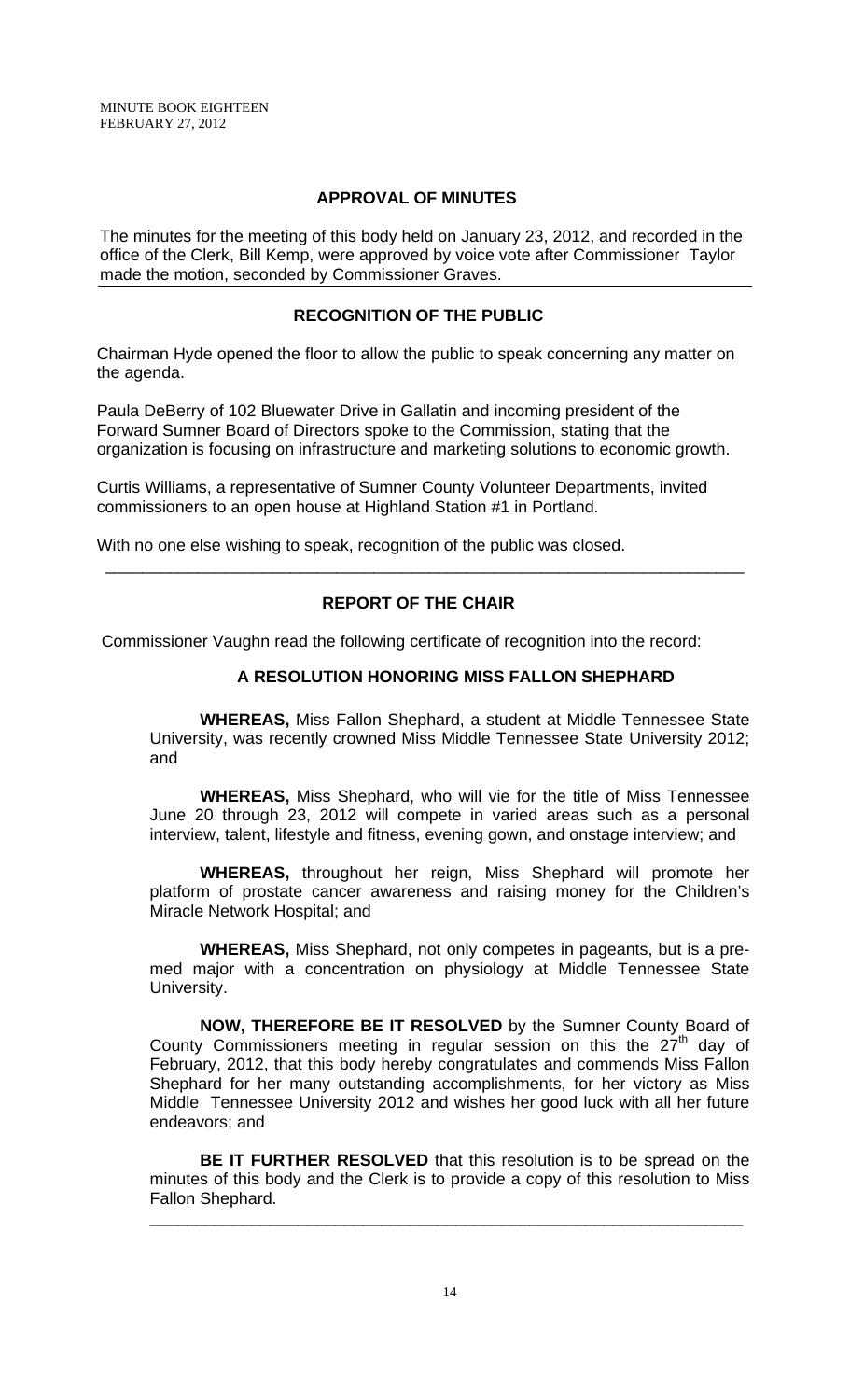Upon motion of Commissioner Vaughn, seconded by Commissioner Pospisil, the Commission voted to approve the resolution honoring Ms. Shephard.

\_\_\_\_\_\_\_\_\_\_\_\_\_\_\_\_\_\_\_\_\_\_\_\_\_\_\_\_\_\_\_\_\_\_\_\_\_\_\_\_\_\_\_\_\_\_\_\_\_\_\_\_\_\_\_\_\_\_\_\_\_\_\_\_

Upon motion of Commissioner Stone, seconded by Commissioner Pospisil, the Commission voted to approve the proclamation honoring James Cole for his service and dedication as a member of the Zoning Board of Appeals Committee from February, 1997 until September, 2011.

\_\_\_\_\_\_\_\_\_\_\_\_\_\_\_\_\_\_\_\_\_\_\_\_\_\_\_\_\_\_\_\_\_\_\_\_\_\_\_\_\_\_\_\_\_\_\_\_\_\_\_\_\_\_\_\_\_\_\_\_\_\_\_\_

# **CONSENT AGENDA**

Chairman Hyde introduced the following items on the Consent Agenda:

### **1202-11 A RESOLUTION DECLARING VARIOUS ITEMS FROM THE REGISTER OF DEEDS OFFICE AS SURPLUS PROPERTY AND AUTHORIZING DISPOSAL OR SALE OF SAME PURSUANT TO EXISTING POLICIES AND PROCEDURES**

**BE IT RESOLVED** by the Sumner County Board of County Commissioners meeting in regular session on this the  $27<sup>th</sup>$  day of February, 2012, that this body hereby declares various items from the Register of Deeds Office as surplus as shown on the attachment; and

**BE IT FURTHER RESOLVED** that the disposal or sale of the same is authorized pursuant to existing policies and procedures.

**\_\_\_\_\_\_\_\_\_\_\_\_\_\_\_\_\_\_\_\_\_\_\_\_\_\_\_\_\_\_\_\_\_\_\_\_\_\_\_\_\_\_\_\_\_\_\_\_\_\_\_\_\_\_\_\_\_\_\_\_\_\_\_\_**

### **1202-12 A RESOLUTION DECLARING VARIOUS ITEMS FROM THE VOTERS REGISTRATION OFFICE AS SURPLUS AND AUTHORIZING DISPOSAL OR SALE OF SAME PURSUANT TO EXISITING POLICIES AND PROCEDURES**

 **BE IT RESOLVED** by the Sumner County Board of County Commissioners meeting in regular session on this the  $27<sup>th</sup>$  day of February, 2012 that this body does hereby declare various items from the Voters Registration office as surplus as shown on the attachment herewith; and

**BE IT FURTHER RESOLVED,** that the disposal or sale of the same is authorized pursuant to existing policies and procedures.

**\_\_\_\_\_\_\_\_\_\_\_\_\_\_\_\_\_\_\_\_\_\_\_\_\_\_\_\_\_\_\_\_\_\_\_\_\_\_\_\_\_\_\_\_\_\_\_\_\_\_\_\_\_\_\_\_\_\_\_\_\_\_\_\_**

### **1202-13 A RESOLUTION DECLARING VARIOUS ITEMS FROM THE HEALTH DEPARTMENT AS SURPLUS AND AUTHORIZING DISPOSAL OR SALE OF SAME PURSUANT TO EXISITING POLICIES AND PROCEDURES**

 **BE IT RESOLVED** by the Sumner County Board of County Commissioners meeting in regular session on this the  $27<sup>th</sup>$  day of February, 2012 that this body does hereby declare the items from the Health Department as surplus as shown on the attachments; and

**BE IT FURTHER RESOLVED,** that the disposal or sale of the same is authorized pursuant to existing policies and procedures.

**\_\_\_\_\_\_\_\_\_\_\_\_\_\_\_\_\_\_\_\_\_\_\_\_\_\_\_\_\_\_\_\_\_\_\_\_\_\_\_\_\_\_\_\_\_\_\_\_\_\_\_\_\_\_\_\_\_\_\_\_\_\_\_\_**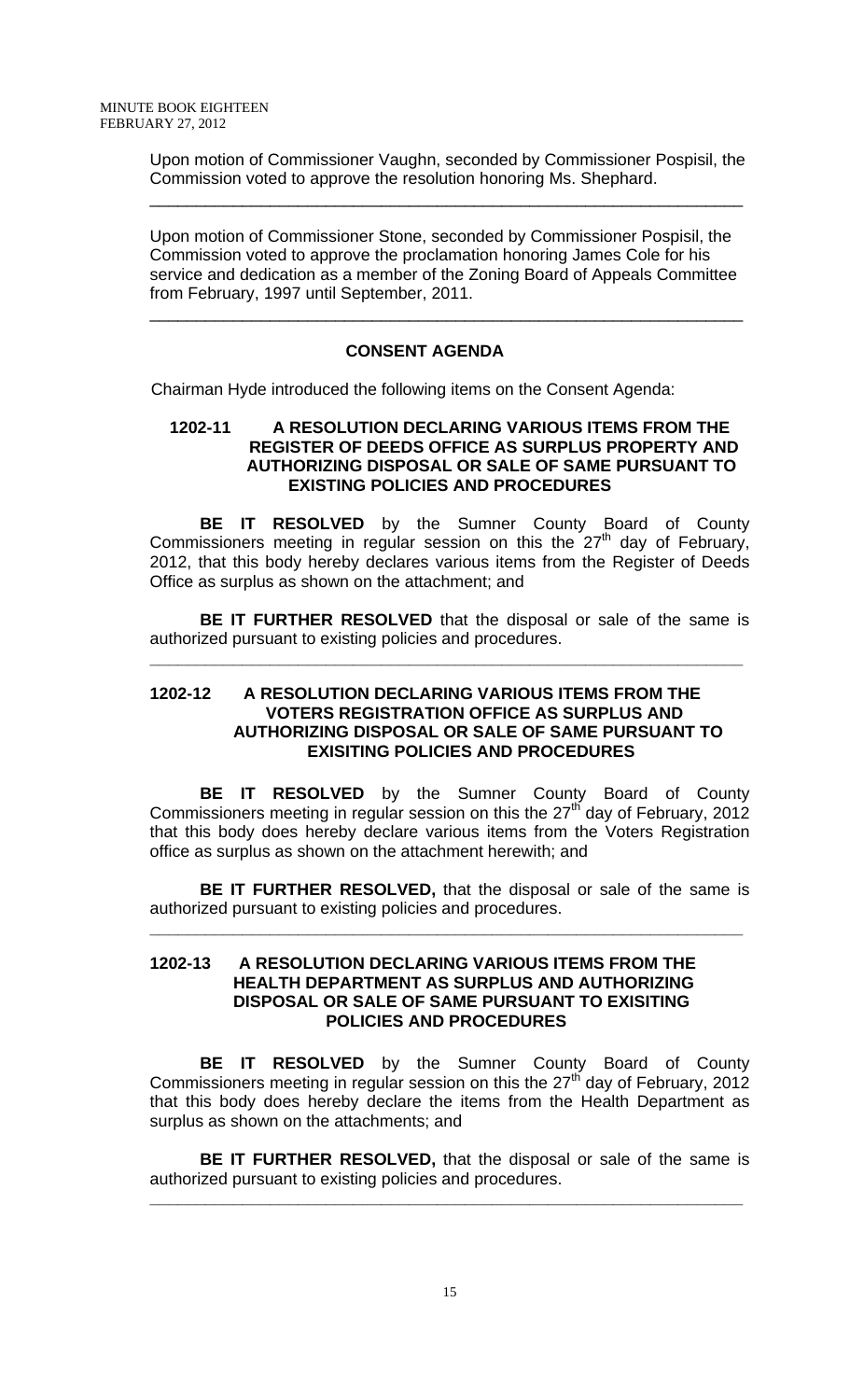#### **1202-14 A RESOLUTION ADOPTING CELL PHONE POLICY FOR SUMNER COUNTY**

 **BE IT RESOLVED** by the Sumner County Board of County Commissioners meeting in regular session on this the  $27<sup>th</sup>$  day of February, 2012 that this body does hereby adopt the cell phone policy for Sumner County as shown on the attached herewith.

**\_\_\_\_\_\_\_\_\_\_\_\_\_\_\_\_\_\_\_\_\_\_\_\_\_\_\_\_\_\_\_\_\_\_\_\_\_\_\_\_\_\_\_\_\_\_\_\_\_\_\_\_\_\_\_\_\_\_\_\_\_\_\_\_**

#### **1202-15 A RESOLUTION APPROVING THE FISCAL YEAR 2011-2012 SUMNER COUNTY BOARD OF EDUCATION FEDERAL AND STATE BUDGET ADJUSTMENTS AS PASS THROUGH FUNDS AS SHOWN ON THE ATTACHED SCHEDULE**

 **BE IT RESOLVED** by the Sumner County Board of County Commissioners meeting in regular session on this the  $27<sup>th</sup>$  day of February, 2012 that this body hereby approves the 2011-2012 Sumner County Board of Education Federal and State Budget Adjustments as pass through funds (as noted on the page headings) among the various accounts as shown on the attached schedule which is hereby incorporated as a part of this resolution; and

**BE IT FURTHER RESOLVED** that the attachment is numbered pages 1 through 7.

**\_\_\_\_\_\_\_\_\_\_\_\_\_\_\_\_\_\_\_\_\_\_\_\_\_\_\_\_\_\_\_\_\_\_\_\_\_\_\_\_\_\_\_\_\_\_\_\_\_\_\_\_\_\_\_\_\_\_\_\_\_\_\_\_**

### **1202-16 A RESOLUTION APPROPRIATING \$420.00 TO JUDGES DISCRETIONARY EXPENSE LINE FROM UNASSIGNED FUND BALANCES FOR INTERPRETER EXPENSES**

**BE IT RESOLVED** by the Sumner County Board of County Commissioners meeting in regular session on this the  $27<sup>th</sup>$  day of February, 2012, that this body hereby appropriates \$420.00 to Judges Discretionary Expense Line from Unassigned Fund Balances for Interpreter Expenses; and

**BE IT FURTHER RESOLVED** that the attachment is numbered pages 1 through 3.

**\_\_\_\_\_\_\_\_\_\_\_\_\_\_\_\_\_\_\_\_\_\_\_\_\_\_\_\_\_\_\_\_\_\_\_\_\_\_\_\_\_\_\_\_\_\_\_\_\_\_\_\_\_\_\_\_\_\_\_\_\_\_\_\_**

#### **1202-17 A RESOLUTION APPROVING \$200.00 FOR "ADOPT-A-SIGN" FEE FOR COUNTY PARTICIPATION IN THE STATE CIVIL WAR TRAILS PROGRAM**

**BE IT RESOLVED** by the Sumner County Board of County Commissioners meeting in regular session on this the  $27<sup>th</sup>$  day of February, 2012, that this body hereby approves \$200.00 for "Adopt-a-Sign" fee for County participation in the State Civil War Trails Program as shown on the attachment herewith.

### **1202-18 A RESOLUTION APPROPRIATING \$16,437.00 FOR SHERIFF'S OFFICE FOR THE STATE CRIMINAL ALIEN ASSISTANCE PROGRAM**

**\_\_\_\_\_\_\_\_\_\_\_\_\_\_\_\_\_\_\_\_\_\_\_\_\_\_\_\_\_\_\_\_\_\_\_\_\_\_\_\_\_\_\_\_\_\_\_\_\_\_\_\_\_\_\_\_\_\_\_\_\_\_\_\_**

 **BE IT RESOLVED** by the Sumner County Board of County Commissioners meeting in regular session on this the  $27<sup>th</sup>$  day of February, 2012 that this body hereby appropriates \$16,437.00 for Sheriff's office for the State Criminal Alien Assistance Program; and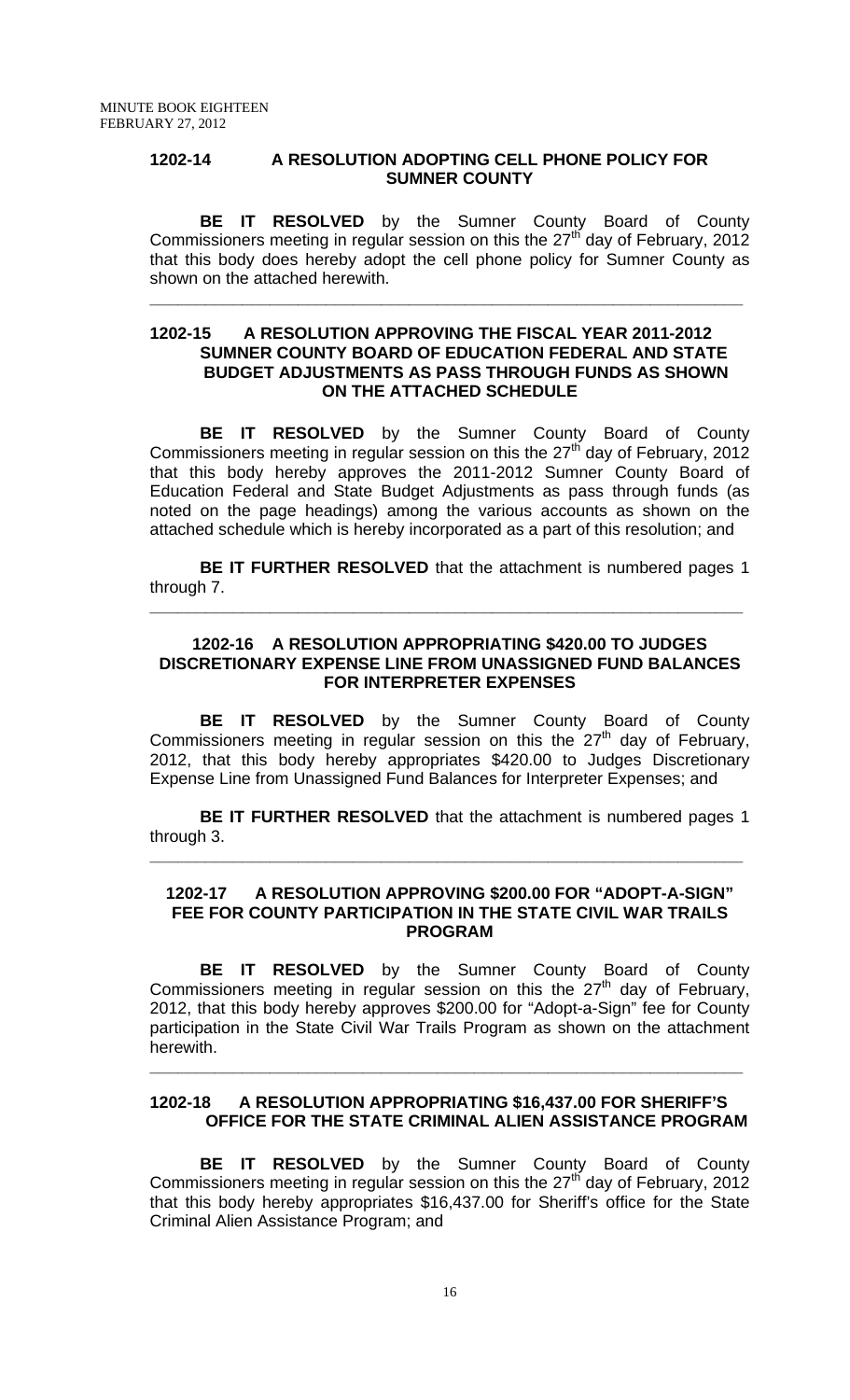**BE IT FURTHER RESOLVED** that the attachment is numbered pages 1 through 13. **\_\_\_\_\_\_\_\_\_\_\_\_\_\_\_\_\_\_\_\_\_\_\_\_\_\_\_\_\_\_\_\_\_\_\_\_\_\_\_\_\_\_\_\_\_\_\_\_\_\_\_\_\_\_\_\_\_\_\_\_\_\_\_\_**

### **1202-19 A RESOLUTION ACCEPTING HOLLERMAN LANE (EXTENSION) IN CAIRO LANDING SUBDIVISION, PHASE 1 AS A CLASS 1 COUNTY ROAD**

**BE IT RESOLVED** by the Sumner County Board of County Commissioners meeting in regular session on this the  $27<sup>th</sup>$  day of February, 2012, that this body hereby accepts Hollerman Lane (Extension) in Cairo Landing Subdivision, Phase 1 as a Class 1 County Road, being .04 miles in length beginning at Hollerman Lane (prior cul-de-sac) ending at the end of the Monticello Place and having a fifty foot (50') right-of-way and a twenty-six foot (26') road bed with curbs as shown on the attachment herewith.

**BE IT FURTHER RESOLVED** that said road be added to the official Road List.

**\_\_\_\_\_\_\_\_\_\_\_\_\_\_\_\_\_\_\_\_\_\_\_\_\_\_\_\_\_\_\_\_\_\_\_\_\_\_\_\_\_\_\_\_\_\_\_\_\_\_\_\_\_\_\_\_\_\_\_\_\_\_\_\_**

### **1202-20 A RESOLUTION ACCEPTING MONTICELLO PLACE IN CAIRO LANDING SUBDIVISION, PHASE 1 AND 2 AS A CLASS 1 COUNTY ROAD**

**BE IT RESOLVED** by the Sumner County Board of County Commissioners meeting in regular session on this the  $27<sup>th</sup>$  day of February, 2012, that this body hereby accepts Monticello Place Road in the Cairo Landing Subdivision, Phase 1 and 2 as a Class 1 County Road, being .42 miles in length beginning at Cairo Road ending at the end of the cul-de-sac and having a fifty foot (50') right-of-way and a twenty-six foot (26') road bed with curbs as shown on the attachment herewith.

**BE IT FURTHER RESOLVED** that said road be added to the official Road List.

**\_\_\_\_\_\_\_\_\_\_\_\_\_\_\_\_\_\_\_\_\_\_\_\_\_\_\_\_\_\_\_\_\_\_\_\_\_\_\_\_\_\_\_\_\_\_\_\_\_\_\_\_\_\_\_\_\_\_\_\_\_\_\_\_**

# **1202-21 A RESOLUTION REQUESTING ROAD NAME CHANGES OF EXISTING COUNTY ROADS**

**BE IT RESOLVED** by the Sumner County Board of County Commissioners meeting in regular session on this  $27<sup>th</sup>$  day of February, 2012 that this body request name changes of existing county roads.

**BE IT FURTHER RESOLVED** that said roads be added to the Official Road List as shown on the attachments numbered pages 1 through 11.

**\_\_\_\_\_\_\_\_\_\_\_\_\_\_\_\_\_\_\_\_\_\_\_\_\_\_\_\_\_\_\_\_\_\_\_\_\_\_\_\_\_\_\_\_\_\_\_\_\_\_\_\_\_\_\_\_\_\_\_\_\_\_\_\_**

Tax Refunds:

| • Cumberland Crisis Pregnancy Center             | \$59.56  |
|--------------------------------------------------|----------|
| • Industrial Development Board, City of Portland | \$160.33 |
| • Morneau, Gregory etux Michelle                 | \$108.62 |

Upon motion of Commissioner Graves, seconded by Commissioner Harris, the Commission voted to approve the items on the Consent Agenda on the first and final reading. \_\_\_\_\_\_\_\_\_\_\_\_\_\_\_\_\_\_\_\_\_\_\_\_\_\_\_\_\_\_\_\_\_\_\_\_\_\_\_\_\_\_\_\_\_\_\_\_\_\_\_\_\_\_\_\_\_\_\_\_\_\_\_\_\_\_\_\_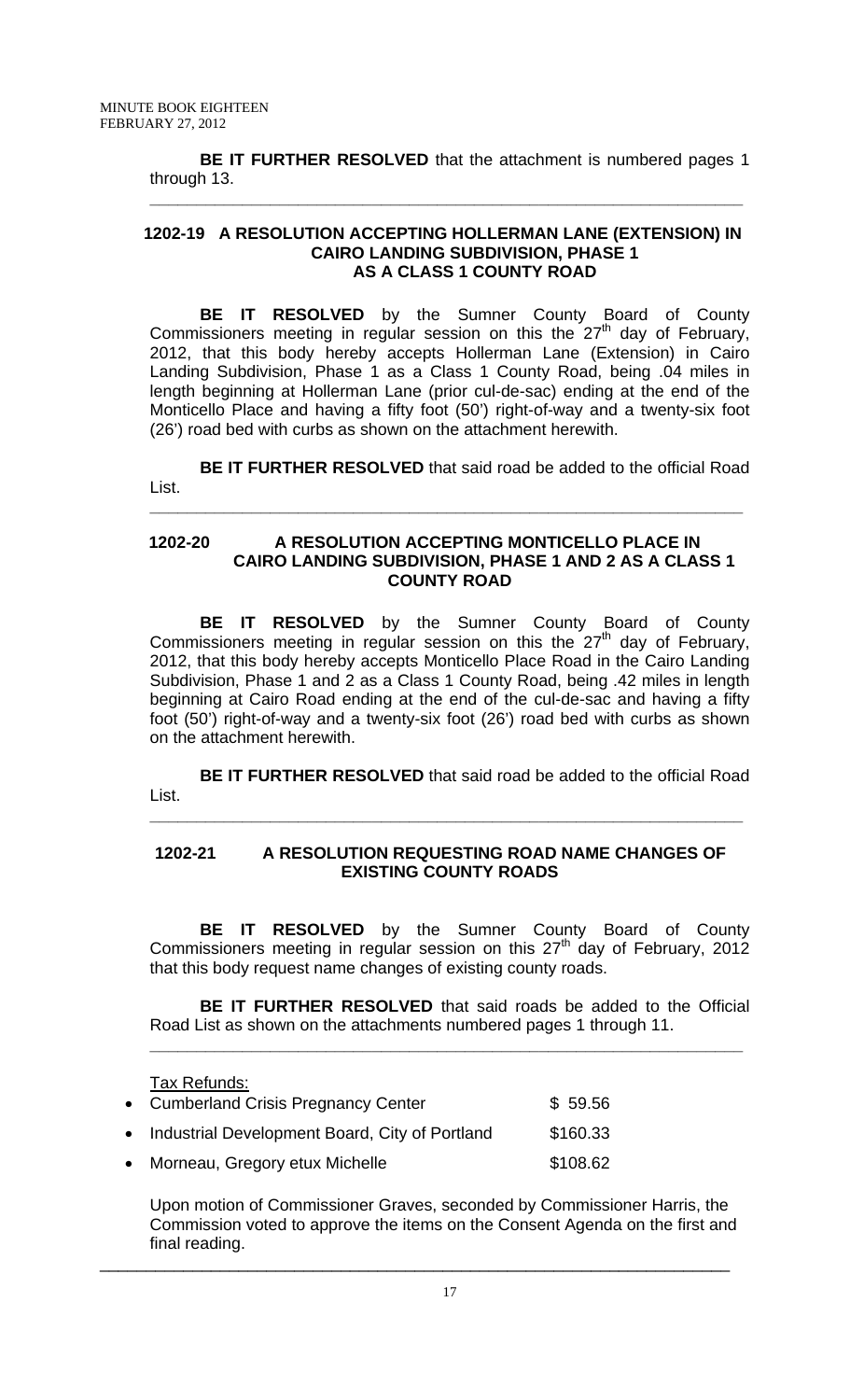### **REPORT FROM COUNTY OFFICIALS**

County Officials filed the following reports: County Investments, County General Fund, County Debt Service Fund, County Highway Fund, County Capital Outlay Fund, School General Purpose Fund, School Federal Projects Fund, School Food Service Fund, Employee Health Insurance Trust Fund, Employee Dental Insurance Trust Fund, Casualty Insurance Trust Fund, County Trustee Funds, Special Reports: County Dental Insurance Claim Payments, County Health Insurance Claim Payments, County Property Tax Collections, County EMS Billing/Collections/Balances, County Sales Tax Collections, County Wheel Tax Collections, County Tax Rates/Property Values and County School Loan Program Rates. Approval of the filing of these records does not certify to the accuracy of the documents.

Chairman Hyde introduced the following resolution:

### **1202-NOT A RESOLUTION TO APPROVE AND ACCEPT APPLICATIONS FOR NOTARY PUBLIC POSITIONS AND PERSONAL SURETY GUARANTORS**

 **WHEREAS,** according to the law of the State of Tennessee, an individual must apply for the office of Notary Public in the county of residence, or of their principal place of business; and

 **WHEREAS**, state statute requires personal sureties making bonds for Notaries publics to be approved by the Sumner County Commission; and

 **WHEREAS,** said applicant must be approved by the County Commission assembled; and

 **WHEREAS,** Bill Kemp, Sumner County Clerk, has certified according to the records of his office that the persons named on the attached listing labeled "SUMNER COUNTY NOTARY PUBLIC APPLICATIONS and SURETY GUARANTORS" have duly applied for the positions so sought; and

### **BE IT FURTHER RESOLVED THAT THIS TAKE EFFECT FROM AND AFTER PASSAGE. –––––––––––––––––––––––––––––––––––––––––––––––––––––––––**

 Upon motion of Commissioner Akins, seconded by Commissioner Ring, Clerk Kemp called the roll:

- Y-Akins Y-Decker Y-Paul D. Freels Y-Frank E. Freels Y-Geminden Y-Goode Y-Graves Y-Guthrie
- Y-Harris Y-Hughes Y-Hyde Y-Kimbrough Y-LeMarbre Y- Matthews Y- Moser Y-Pospisil
- Y-Ring Y-Satterfield Y-Skidmore A-Stone Y-Brown Strong Y-Taylor Y-Vaughn Y-Utley

Ayes: 23 Nays: 0 Abs: 1

Chairman Hyde declared the election of Notaries Public by the body.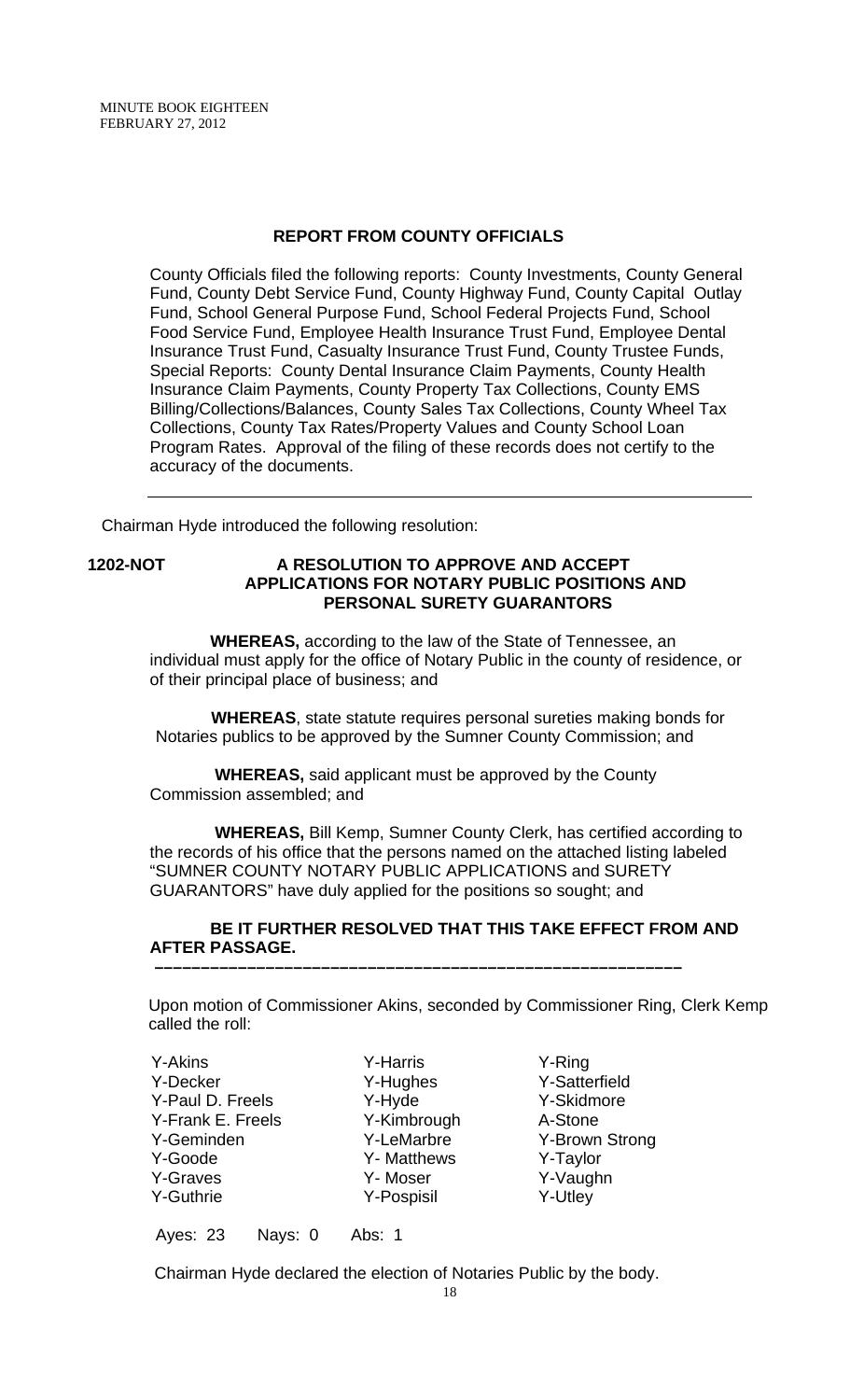# **COMMITTEE ON COMMITTEES**

 $\overline{\phantom{a}}$  , and the contribution of the contribution of the contribution of the contribution of the contribution of the contribution of the contribution of the contribution of the contribution of the contribution of the

 Commissioner Stone brought forth the recommendation of Joe Matthews to fill the unexpired term of Chairman Hyde on the Self-Insurance Board/Employee Benefits Committee. Upon motion of Commissioner Stone, seconded by Commissioner Skidmore, the Commission voted to approve the appointment of Commissioner Matthews by unanimous vote.

\_\_\_\_\_\_\_\_\_\_\_\_\_\_\_\_\_\_\_\_\_\_\_\_\_\_\_\_\_\_\_\_\_\_\_\_\_\_\_\_\_\_\_\_\_\_\_\_\_\_\_\_\_\_\_\_\_\_\_\_\_\_\_\_\_\_\_\_\_\_

# **HIGHWAY COMMISSION**

Commissioner Graves stated that he and Commissioner Frank Freels were working on a project with Highway Superintendent Judy Hardin to pave schools parking lots and roads. He yielded the floor to Commissioner Frank Freels who spoke about the cost savings of this program.

**\_\_\_\_\_\_\_\_\_\_\_\_\_\_\_\_\_\_\_\_\_\_\_\_\_\_\_\_\_\_\_\_\_\_\_\_\_\_\_\_\_\_\_\_\_\_\_\_\_\_\_\_\_\_\_\_\_\_\_\_\_\_\_\_\_\_\_\_\_** 

# **EDUCATION COMMITTEE**

There was no report from the Education Committee.

# **GENERAL OPERATIONS COMMITTEE**

**\_\_\_\_\_\_\_\_\_\_\_\_\_\_\_\_\_\_\_\_\_\_\_\_\_\_\_\_\_\_\_\_\_\_\_\_\_\_\_\_\_\_\_\_\_\_\_\_\_\_\_\_\_\_\_\_\_\_\_\_\_\_\_\_\_\_\_\_\_** 

 Commissioner Skidmore introduced the following resolution and moved for approval. Commissioner Harris seconded the motion.

### **1202-01 A RESOLUTION AUTHORIZING THE COUNTY EXECUTIVE TO NEGOTIATE AND ENTER INTO A LEASE ON BEHALF OF THE COUNTY WITH THE SALVUS CENTER FOR USE OF THE DENTAL OFFICE AT THE GALLATIN HEALTH DEPARTMENT FACILITY**

**BE IT RESOLVED** by the Sumner County Board of County Commissioners meeting in regular session on this the  $27<sup>th</sup>$  day of February, 2012, that this body hereby authorizes the County Executive to negotiate and enter into a lease on behalf of the county with the Salvus Center for use of the dental office at the Gallatin Health Department facility in order to provide low cost dental care for the under insured population of our community.

**\_\_\_\_\_\_\_\_\_\_\_\_\_\_\_\_\_\_\_\_\_\_\_\_\_\_\_\_\_\_\_\_\_\_\_\_\_\_\_\_\_\_\_\_\_\_\_\_\_\_\_\_\_\_\_\_\_\_\_\_\_\_\_\_**

Upon voice vote of the body, the resolution was approved unanimously.

# **EMERGENCY SERVICES COMMITTEE**

**\_\_\_\_\_\_\_\_\_\_\_\_\_\_\_\_\_\_\_\_\_\_\_\_\_\_\_\_\_\_\_\_\_\_\_\_\_\_\_\_\_\_\_\_\_\_\_\_\_\_\_\_\_\_\_\_\_\_\_\_\_\_\_\_\_\_\_\_\_** 

**\_\_\_\_\_\_\_\_\_\_\_\_\_\_\_\_\_\_\_\_\_\_\_\_\_\_\_\_\_\_\_\_\_\_\_\_\_\_\_\_\_\_\_\_\_\_\_\_\_\_\_\_\_\_\_\_\_\_\_\_\_\_\_\_\_\_\_\_\_** 

There was no report from the Emergency Services Committee.

# **PUBLIC SERVICES COMMITTEE**

**\_\_\_\_\_\_\_\_\_\_\_\_\_\_\_\_\_\_\_\_\_\_\_\_\_\_\_\_\_\_\_\_\_\_\_\_\_\_\_\_\_\_\_\_\_\_\_\_\_\_\_\_\_\_\_\_\_\_\_\_\_\_\_\_\_\_\_\_\_** 

There was no report from the Public Services Committee.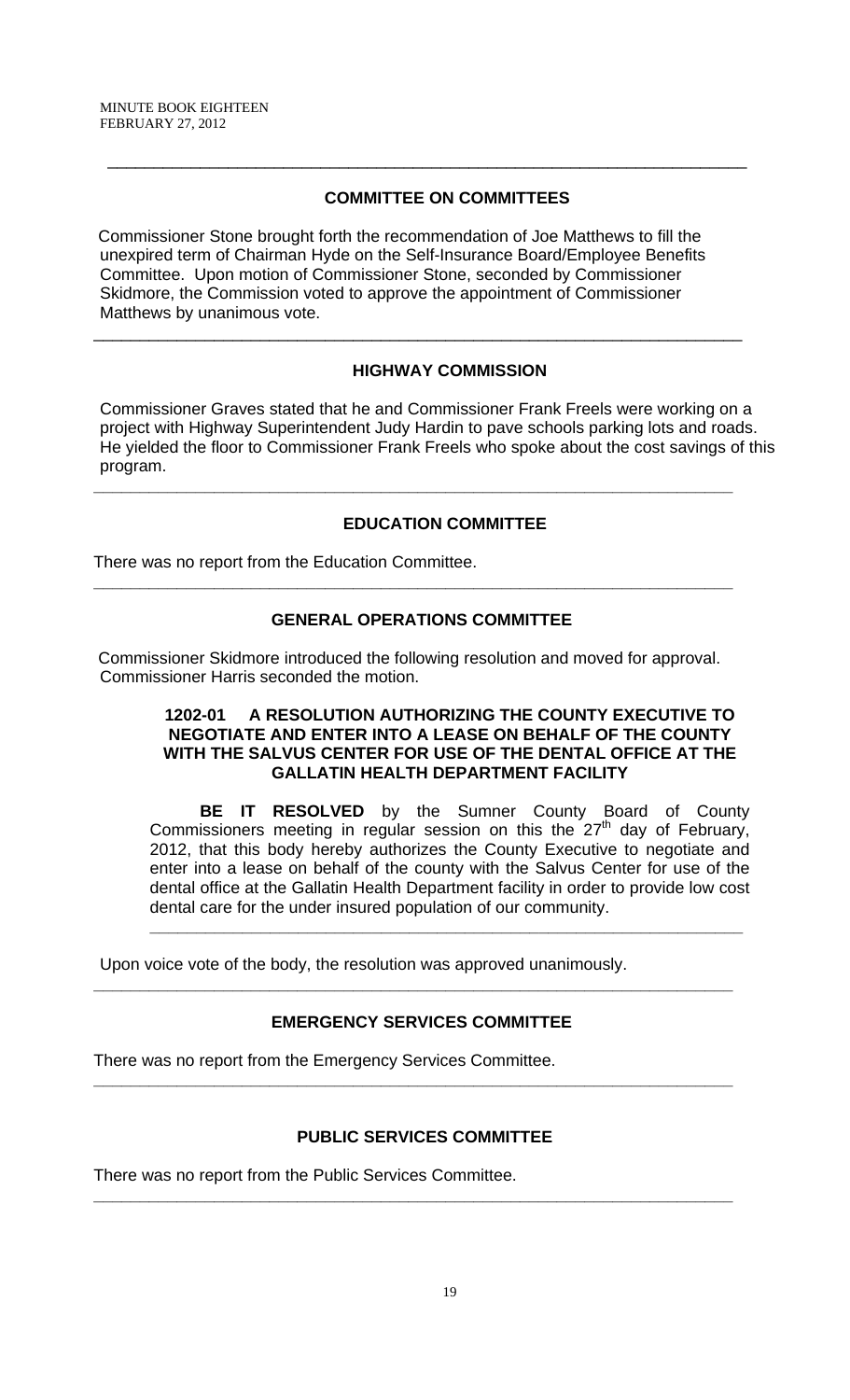### **LEGISLATIVE COMMITTEE**

 Commissioner Pospisil introduced the following resolution and moved for approval. Commissioner Ring seconded the motion.

#### **1202-02 A RESOLUTION TO ASK OUR LEGISLATIVE DELEGATION TO MAKE THE SALE OF SYNTHETIC DRUGS A FELONY**

**WHEREAS,** synthetic marijuana and designer stimulants have created a public health problem in Sumner County as witnessed by the Sumner County Emergency Medical Services, the County Drug Court Program, and all areas of law enforcement; and

**WHEREAS,** convenience stores in our area have been found to be selling synthetic marijuana and designer stimulants; and

**WHEREAS,** currently in the State of Tennessee some of these products are being sold legally while some are covered under current legislation making them illegal but as a misdemeanor charge.

**NOW, THEREFORE, BE IT RESOLVED** by the Sumner County Board of Commissioners meeting in regular session on this the  $27<sup>th</sup>$  day of February, 2012 that this body asks our State delegates to pass comprehensive legislation to make the manufacturing, distribution and selling of synthetic drugs a felony in the State of Tennessee.

**\_\_\_\_\_\_\_\_\_\_\_\_\_\_\_\_\_\_\_\_\_\_\_\_\_\_\_\_\_\_\_\_\_\_\_\_\_\_\_\_\_\_\_\_\_\_\_\_\_\_\_\_\_\_\_\_\_\_\_\_\_\_\_\_**

Upon voice vote of the body, the resolution was approved unanimously.

 Commissioner Pospisil introduced the following resolution and moved for approval. Commissioner Vaughn seconded the motion.

 **\_\_\_\_\_\_\_\_\_\_\_\_\_\_\_\_\_\_\_\_\_\_\_\_\_\_\_\_\_\_\_\_\_\_\_\_\_\_\_\_\_\_\_\_\_\_\_\_\_\_\_\_\_\_\_\_\_\_\_\_\_\_\_\_** 

### **1202-03 A RESOLUTION APPROVING THE FINANCIAL MANAGEMENT MODERNIZATION SYSTEM OF THE COUNTY OF SUMNER, TENNESSEE OF 2012 AND ASKING OUR STATE DELEGATION TO PRESENT AND SUPPORT THIS PRIVATE ACT FOR SUMNER COUNTY**

 **BE IT RESOLVED** by the Sumner County Board of County Commissioners meeting in regular session on this the  $27<sup>th</sup>$  day of February, 2012, that this body approves the Financial Management Modernization System of the County of Sumner, Tennessee of 2012 ("the Finance Act") of which a copy is attached herewith and directs the County Law Director to forward a copy of same to our delegates to the Tennessee General Assembly.

Chairman Hyde recognized County Executive Anthony Holt who stated that because a joint committee of Board of Education members and County Commission members approved the system, it was not necessary for the Board of Education to approve the measure.

**\_\_\_\_\_\_\_\_\_\_\_\_\_\_\_\_\_\_\_\_\_\_\_\_\_\_\_\_\_\_\_\_\_\_\_\_\_\_\_\_\_\_\_\_\_\_\_\_\_\_\_\_\_\_\_\_\_\_\_\_\_\_\_\_**

 Upon voice vote of the body, the resolution was approved by the necessary two-thirds vote of the body.

 **\_\_\_\_\_\_\_\_\_\_\_\_\_\_\_\_\_\_\_\_\_\_\_\_\_\_\_\_\_\_\_\_\_\_\_\_\_\_\_\_\_\_\_\_\_\_\_\_\_\_\_\_\_\_\_\_\_\_\_\_\_\_\_\_**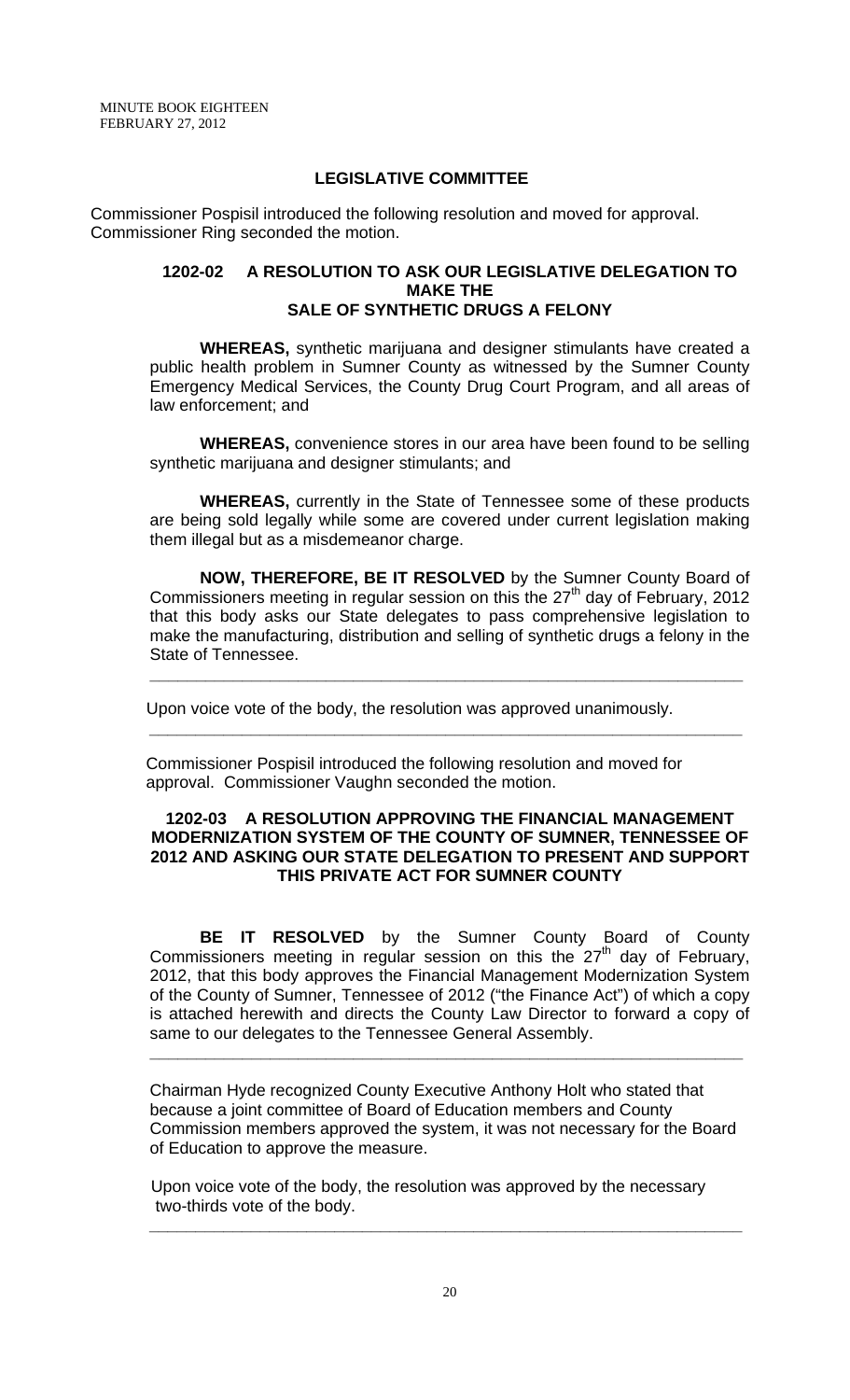Commissioner Pospisil introduced the following resolution and moved for approval. Commissioner Taylor seconded the motion.

### **1202-04 A RESOLUTION ASKING THE TENNESSEE GENERAL ASSEMBLY TO CAREFULLY INVESTIGATE AND REJECT ANY LEGISLATION WHICH PLACES NEW FINANCIAL OBLIGATIONS ON COUNTY GOVERNMENTS OR TRANSFERS OBLIGATIONS FROM THE STATE TO LOCAL GOVERNMENTS AND ASKING ALL COUNTIES TO JOIN IN PASSING THIS RESOLUTION AND FORWARDING IT TO THEIR STATE DELEGATIONS**

**WHEREAS,** each year more and more legislation is proposed to the Tennessee General Assembly, that while potentially providing desirable benefits, the fiscal cost to county governments is rarely considered and if passed, burdens Tennessee counties with millions of dollars of required duties and obligations; and

**WHEREAS,** in an effort to restrict state costs and spending, many existing mandates and obligations previously passed by the Tennessee General Assembly have had the required costs and expenditures passed to the local government, again leaving counties vulnerable to millions of dollars of unfunded state mandates; and

**WHEREAS,** the citizens of our counties can no longer endure these financial obligations that might address the needs of one but place a monstrous financial burden on the many.

**THEREFORE, BE IT RESOLVED** by the Sumner County Board of County Commissioners meeting in regular session on this the  $27<sup>th</sup>$  day of February, 2012 that this body does hereby ask our delegates to the Tennessee General Assembly to carefully investigate and reject any legislation which places new financial obligations or provides a direct financial impact on county governments; and

**BE IT FURTHER RESOLVED** that this body does hereby ask our delegates to the Tennessee General Assembly to also reject any legislation which transfers obligations from the state to counties; and

**BE IT FURTHER RESOLVED** that this body directs the office of the County Executive to provide a copy of this resolution to all Tennessee counties and to encourage their legislative bodies to join in passing this resolution and forwarding it to their state delegations.

**\_\_\_\_\_\_\_\_\_\_\_\_\_\_\_\_\_\_\_\_\_\_\_\_\_\_\_\_\_\_\_\_\_\_\_\_\_\_\_\_\_\_\_\_\_\_\_\_\_\_\_\_\_\_\_\_\_\_\_\_\_\_\_\_**

 Upon voice vote of the body, the resolution was approved unanimously.  **\_\_\_\_\_\_\_\_\_\_\_\_\_\_\_\_\_\_\_\_\_\_\_\_\_\_\_\_\_\_\_\_\_\_\_\_\_\_\_\_\_\_\_\_\_\_\_\_\_\_\_\_\_\_\_\_\_\_\_\_\_\_\_\_** 

### **BUDGET COMMITTEE**

 Commissioner Stone introduced the following resolution and moved for approval. Commissioner Skidmore seconded the motion.

**1202-05 A RESOLUTION APPROPRIATING UP TO \$25,000.00 FROM THE COUNTY GENERAL FUND RESERVE TO THE OFFICE OF THE LAW DIRECTOR-OTHER CONTRACTED SERVICES FOR CONSULTING FEES FOR THE INQUIRY INTO THE TIF AGREEMENTS**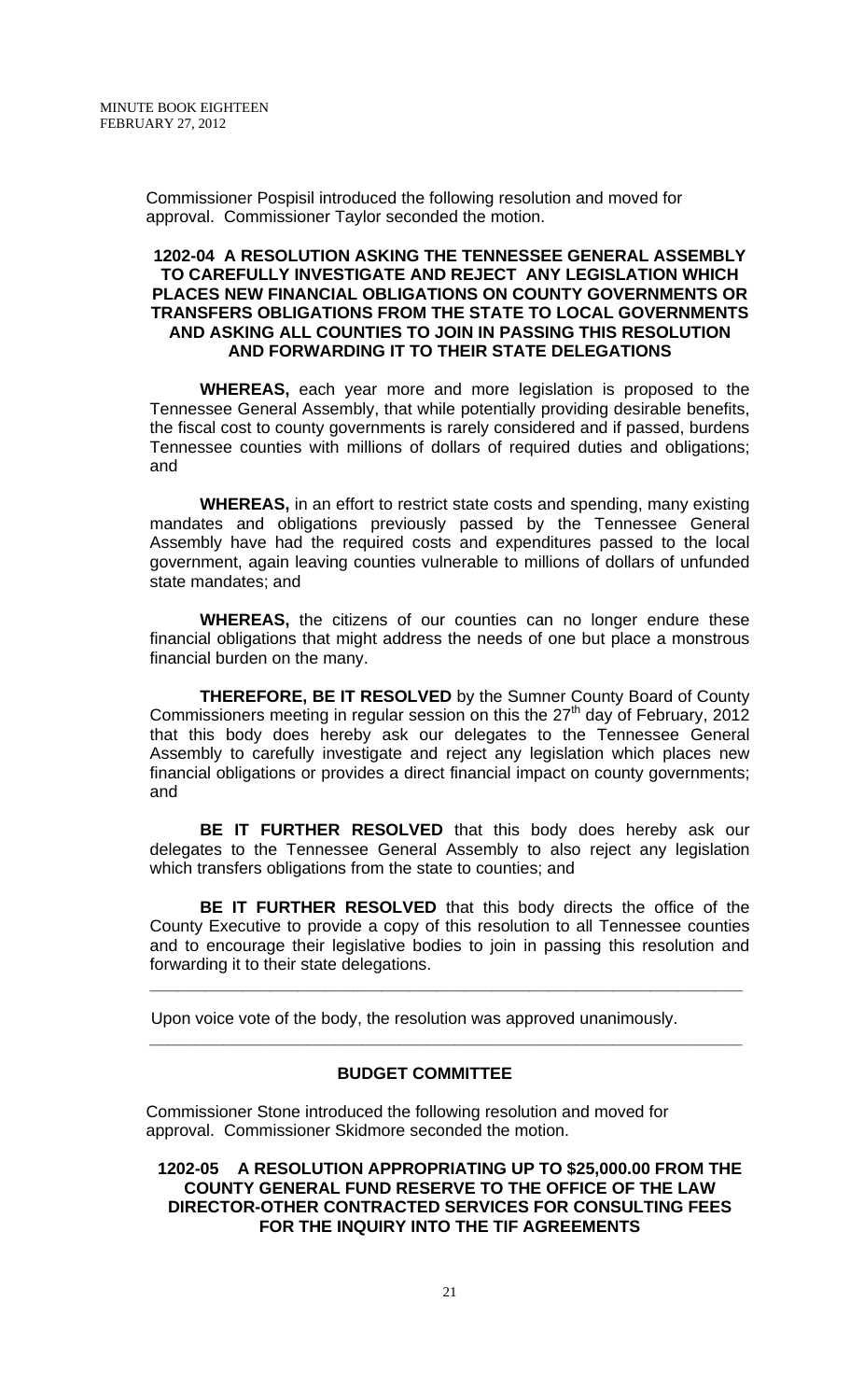**BE IT RESOLVED** by the Sumner County Board of County Commissioners meeting in regular session on this the  $27<sup>th</sup>$  day of February, 2012 that this body does hereby appropriate up to \$25,000.00 from the County General Fund Reserve to the office of the Law Director-other contracted services for consulting fees for the inquiry into the Indian Lake Development TIF agreements.

**\_\_\_\_\_\_\_\_\_\_\_\_\_\_\_\_\_\_\_\_\_\_\_\_\_\_\_\_\_\_\_\_\_\_\_\_\_\_\_\_\_\_\_\_\_\_\_\_\_\_\_\_\_\_\_\_\_\_\_\_\_\_\_\_**

After some discussion, Clerk Kemp called the roll:

| <b>Y-Akins</b>    |         | <b>Y-Harris</b> | N-Ring         |
|-------------------|---------|-----------------|----------------|
| Y-Decker          |         | N-Hughes        | N-Satterfield  |
| Y-Paul D. Freels  |         | Y-Hyde          | Y-Skidmore     |
| Y-Frank E. Freels |         | N-Kimbrough     | Y-Stone        |
| Y-Geminden        |         | Y-LeMarbre      | N-Brown Strong |
| N-Goode           |         | Y- Matthews     | Y-Taylor       |
| Y-Graves          |         | Y-Moser         | Y-Vaughn       |
| Y-Guthrie         |         | Y-Pospisil      | Y-Utley        |
| Ayes: 18          | Nays: 6 | Abs: 0          |                |

 Chairman Hyde declared the resolution approved on the first and final reading. \_\_\_\_\_\_\_\_\_\_\_\_\_\_\_\_\_\_\_\_\_\_\_\_\_\_\_\_\_\_\_\_\_\_\_\_\_\_\_\_\_\_\_\_\_\_\_\_\_\_\_\_\_\_\_\_\_\_\_\_\_\_\_\_

 Commissioner Stone introduced the following resolution and moved for approval. Commissioner Frank Freels seconded the motion.

### **1202-06 A RESOLUTION APPROPRIATING \$701,000.00 FROM VARIOUS FUNDS FOR THE LOWER STATION CAMP GREENWAY PHASE 3 AS SHOWN ON THE ATTACHED SCHEDULE**

**BE IT FURTHER RESOLVED** by the Sumner County Board of County Commissioners meeting in regular session on this  $27<sup>th</sup>$  day of February, 2012 that this body does hereby appropriate \$701,000.00 from various funds for the Lower Station Camp Greenway Phase 3; and

**BE IT FURTHER RESOLVED** that the attachment is numbered pages 1 through 5.

**\_\_\_\_\_\_\_\_\_\_\_\_\_\_\_\_\_\_\_\_\_\_\_\_\_\_\_\_\_\_\_\_\_\_\_\_\_\_\_\_\_\_\_\_\_\_\_\_\_\_\_\_\_\_\_\_\_\_\_\_\_\_\_\_**

After some discussion, Clerk Kemp called the roll:

Y-Akins Y-Decker Y-Paul D. Freels Y-Frank E. Freels Y-Geminden Y-Goode Y-Graves Y-Guthrie

Y-Harris N-Hughes Y-Hyde Y-Kimbrough Y-LeMarbre Y- Matthews Y- Moser Y-Pospisil

Y-Ring N-Satterfield Y-Skidmore Y-Stone Y-Brown Strong Y-Taylor Y-Vaughn Y-Utley

Ayes: 22 Nays: 2 Abs: 0

Chairman Hyde declared the resolution approved on the first and final reading.

\_\_\_\_\_\_\_\_\_\_\_\_\_\_\_\_\_\_\_\_\_\_\_\_\_\_\_\_\_\_\_\_\_\_\_\_\_\_\_\_\_\_\_\_\_\_\_\_\_\_\_\_\_\_\_\_\_\_\_\_\_\_\_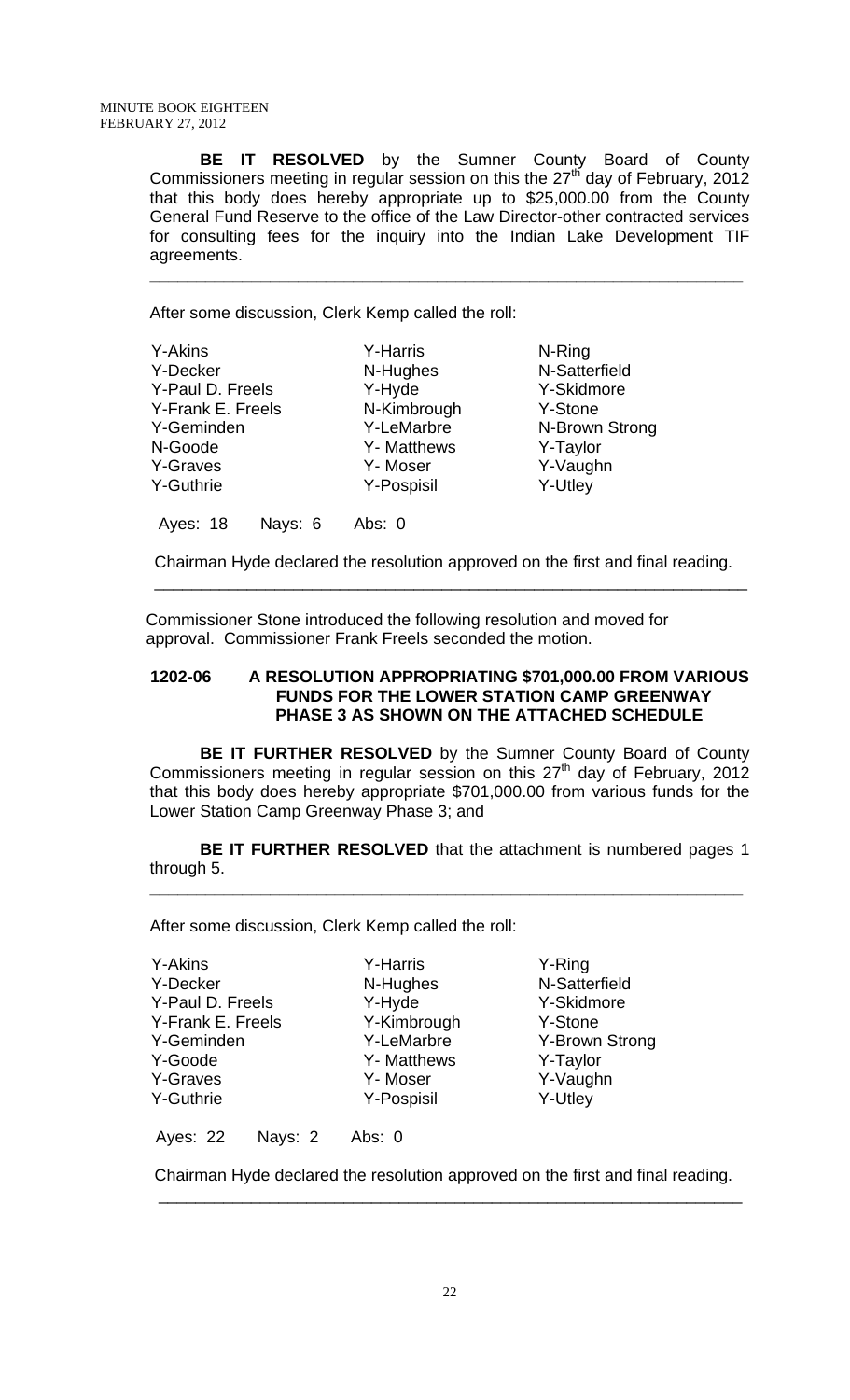Commissioner Stone introduced the following resolution and moved for approval. Commissioner Vaughn seconded the motion.

#### **1202-07 A RESOLUTION APPROPRIATING \$35,404.00 FOR EMERGENCY MANAGEMENT PERFORMANCE GRANT FUNDING FOR THE SUMNER COUNTY EMERGENCY MANAGEMENT**

 **BE IT RESOLVED** by the Sumner County Board of County Commissioners meeting in regular session on this the  $27<sup>th</sup>$  day of February, 2012 that this body does hereby appropriate \$35,404.00 for Emergency Management Performance Grant Funding for the Sumner County Emergency Management.

**BE IT FURTHER RESOLVED** that the attachment is numbered pages 1 through 2.

**\_\_\_\_\_\_\_\_\_\_\_\_\_\_\_\_\_\_\_\_\_\_\_\_\_\_\_\_\_\_\_\_\_\_\_\_\_\_\_\_\_\_\_\_\_\_\_\_\_\_\_\_\_\_\_\_\_\_\_\_\_\_\_\_**

Chairman Hyde declared the resolution approved by unanimous voice vote on the first and final reading.

\_\_\_\_\_\_\_\_\_\_\_\_\_\_\_\_\_\_\_\_\_\_\_\_\_\_\_\_\_\_\_\_\_\_\_\_\_\_\_\_\_\_\_\_\_\_\_\_\_\_\_\_\_\_\_\_\_\_\_\_\_\_\_\_

 Commissioner Stone introduced the following resolution and moved for approval. Commissioner Ring seconded the motion.

### **AMENDED 1202-08 A RESOLUTION TRANSFERRING AND APPROPRIATING \$252,163.00 FOR COUNTY-WIDE MAJOR REPAIR PROJECTS**

 **BE IT RESOLVED** by the Sumner County Board of County Commissioners meeting in regular session on this the  $27<sup>th</sup>$  day of February, 2012, that this body hereby transfer and appropriate \$252,163.00 for county-wide major repair projects as shown on the attachment herewith.

**BE IT FURTHER RESOLVED** that the attachment is numbered pages 1 through 6.

**\_\_\_\_\_\_\_\_\_\_\_\_\_\_\_\_\_\_\_\_\_\_\_\_\_\_\_\_\_\_\_\_\_\_\_\_\_\_\_\_\_\_\_\_\_\_\_\_\_\_\_\_\_\_\_\_\_\_\_\_\_\_\_\_**

Chairman Hyde declared the resolution approved by unanimous voice vote on the first and final reading.

\_\_\_\_\_\_\_\_\_\_\_\_\_\_\_\_\_\_\_\_\_\_\_\_\_\_\_\_\_\_\_\_\_\_\_\_\_\_\_\_\_\_\_\_\_\_\_\_\_\_\_\_\_\_\_\_\_\_\_\_\_\_\_\_

 Commissioner Stone introduced the following resolution and moved for approval. Commissioner Moser seconded the motion.

### **1205-09 A RESOLUTION REQUESTING \$209,099.00 FOR BEECH HIGH AND STATION CAMP HIGH SCHOOL LIGHTS**

**BE IT RESOLVED** by the Sumner County Board of County Commissioners meeting in regular session on this the  $27<sup>th</sup>$  day of February, 2012, that this body hereby requests \$209,099.00 for Beech High and Station Camp High School lights to be funded as shown on the attachment herewith which includes \$90,002.00 previously appropriated for lights for Beech High School.

 **\_\_\_\_\_\_\_\_\_\_\_\_\_\_\_\_\_\_\_\_\_\_\_\_\_\_\_\_\_\_\_\_\_\_\_\_\_\_\_\_\_\_\_\_\_\_\_\_\_\_\_\_\_\_\_\_\_\_\_\_\_\_\_\_** 

After some discussion, Clerk Kemp called the roll: